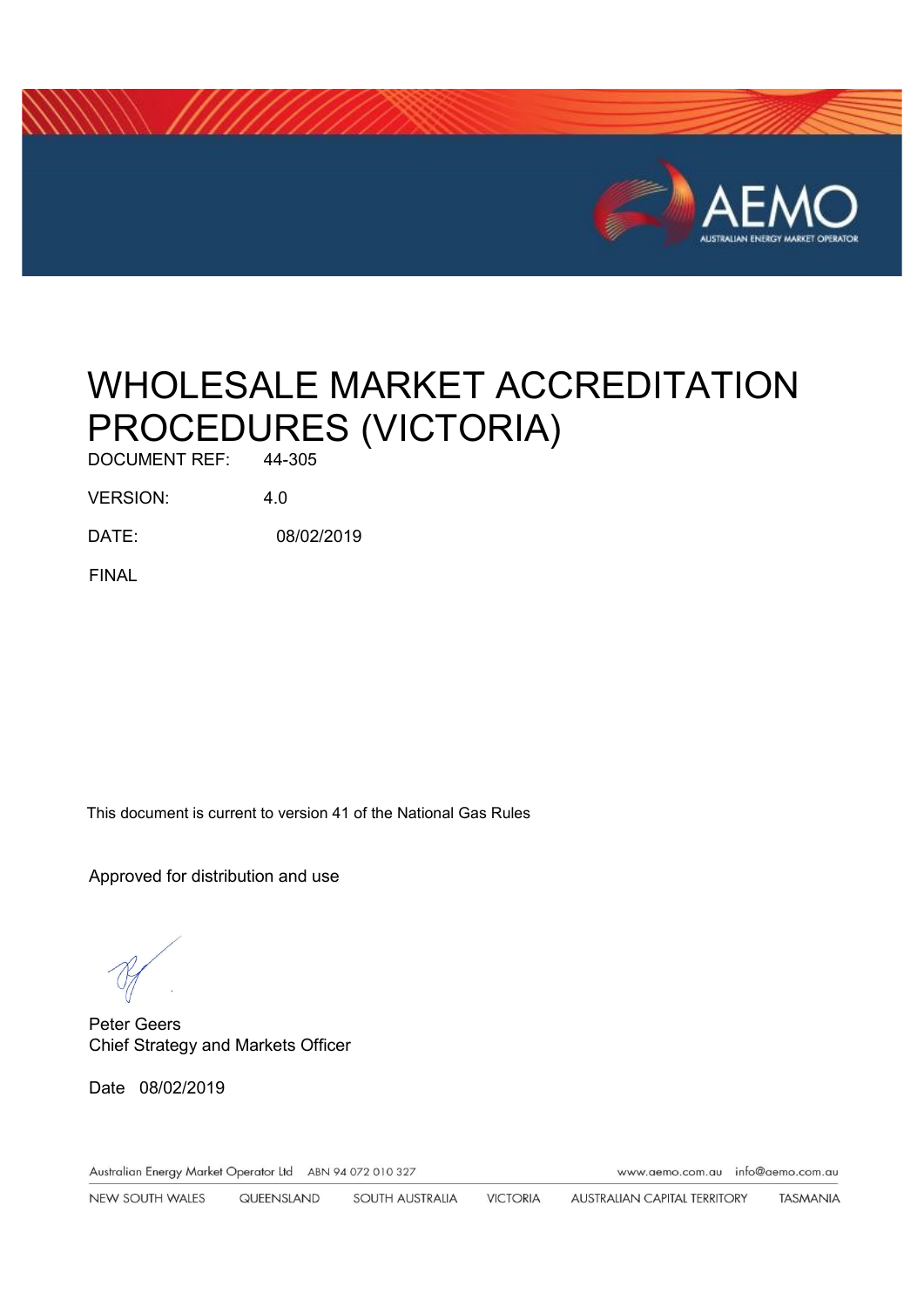

# <span id="page-1-0"></span>Version Release History

| <b>VERSION</b> | <b>DATE</b>  | <b>AUTHOR</b>       | PEER REVIEW | <b>APPROVED</b>    | <b>COMMENTS</b>                                                                                                |
|----------------|--------------|---------------------|-------------|--------------------|----------------------------------------------------------------------------------------------------------------|
| <b>NGR 4.0</b> | 08 Feb<br>19 | Nicholas Pope       |             | <b>Peter Geers</b> | <b>Amended for Capacity</b><br><b>Trading and Day Ahead</b><br><b>Auctions</b>                                 |
| <b>NGR 3.0</b> | 29 Jul 13    | <b>Luke Stevens</b> |             | Matt Zema          | Amended Procedure into<br>new template and<br>incorporated new revocation<br>of accreditation<br>requirements. |
| <b>NGR 2.0</b> | 15 Feb<br>11 | L Chen              |             | Matt Zema          | <b>Final Version</b>                                                                                           |
| <b>NGR 1.1</b> | 24 Nov<br>10 | <b>Neale Scott</b>  |             | Matt Zema          | Appendix A and B<br>(Accreditation Form)<br>removed                                                            |
| <b>NGR 1.0</b> | 1 Jul 10     | Lu Jian Ping        |             | <b>Matt Zema</b>   | Rebranded and updated to<br>reflect<br><b>NGR</b>                                                              |
| 2.2            | 23 May<br>07 |                     |             |                    |                                                                                                                |
| 2.0            | 22 Dec<br>06 |                     |             |                    |                                                                                                                |
| 1.0            | 28 Jul<br>04 |                     |             |                    |                                                                                                                |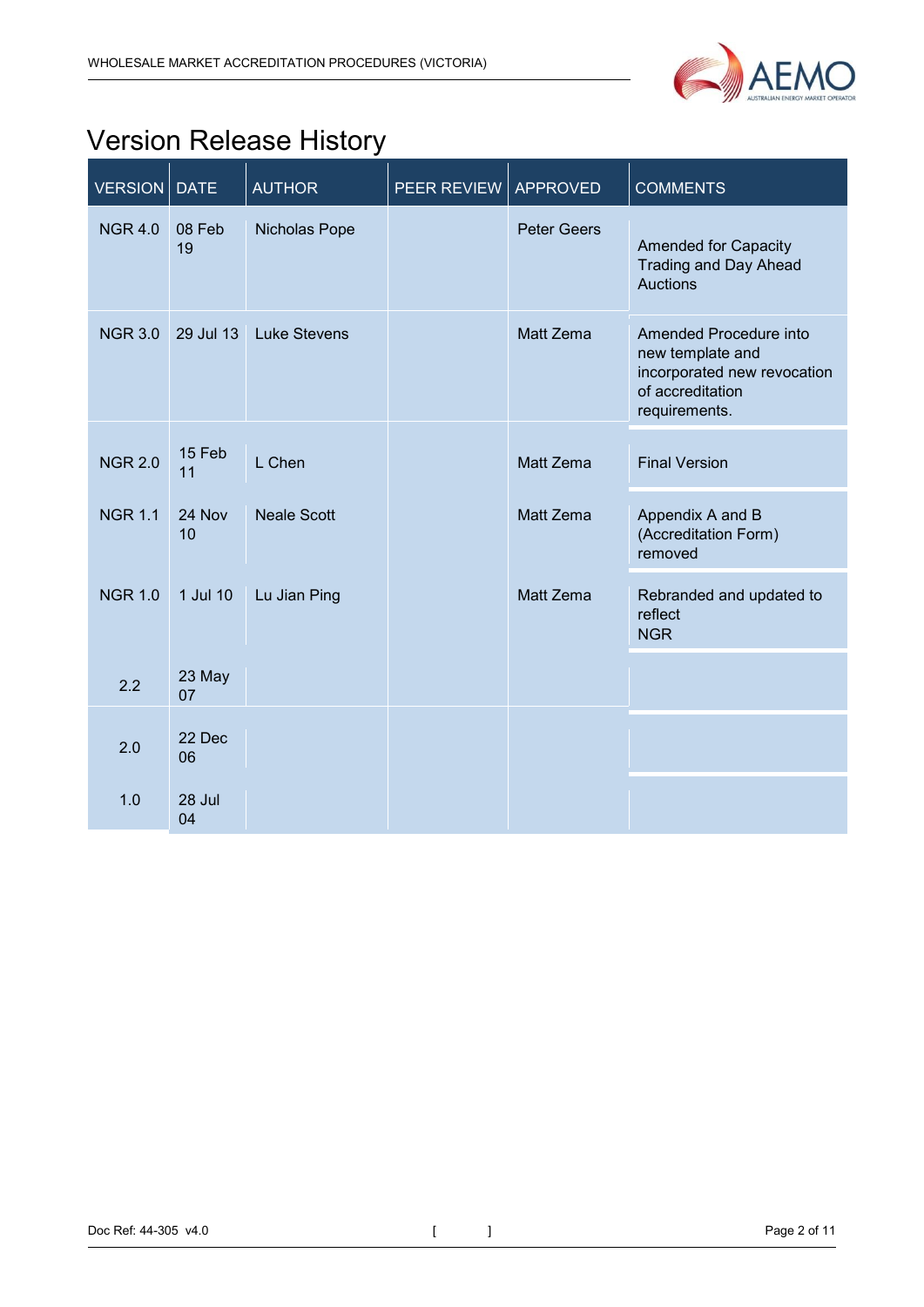

### <span id="page-2-0"></span>Important Notice

These Procedures are made by AEMO under rule 210 of the National Gas Rules (NGR), and have effect only for the purposes set out in the NGR. The NGR and the National Gas Law prevail over these Procedures to the extent of any inconsistency.

©2019 All rights reserved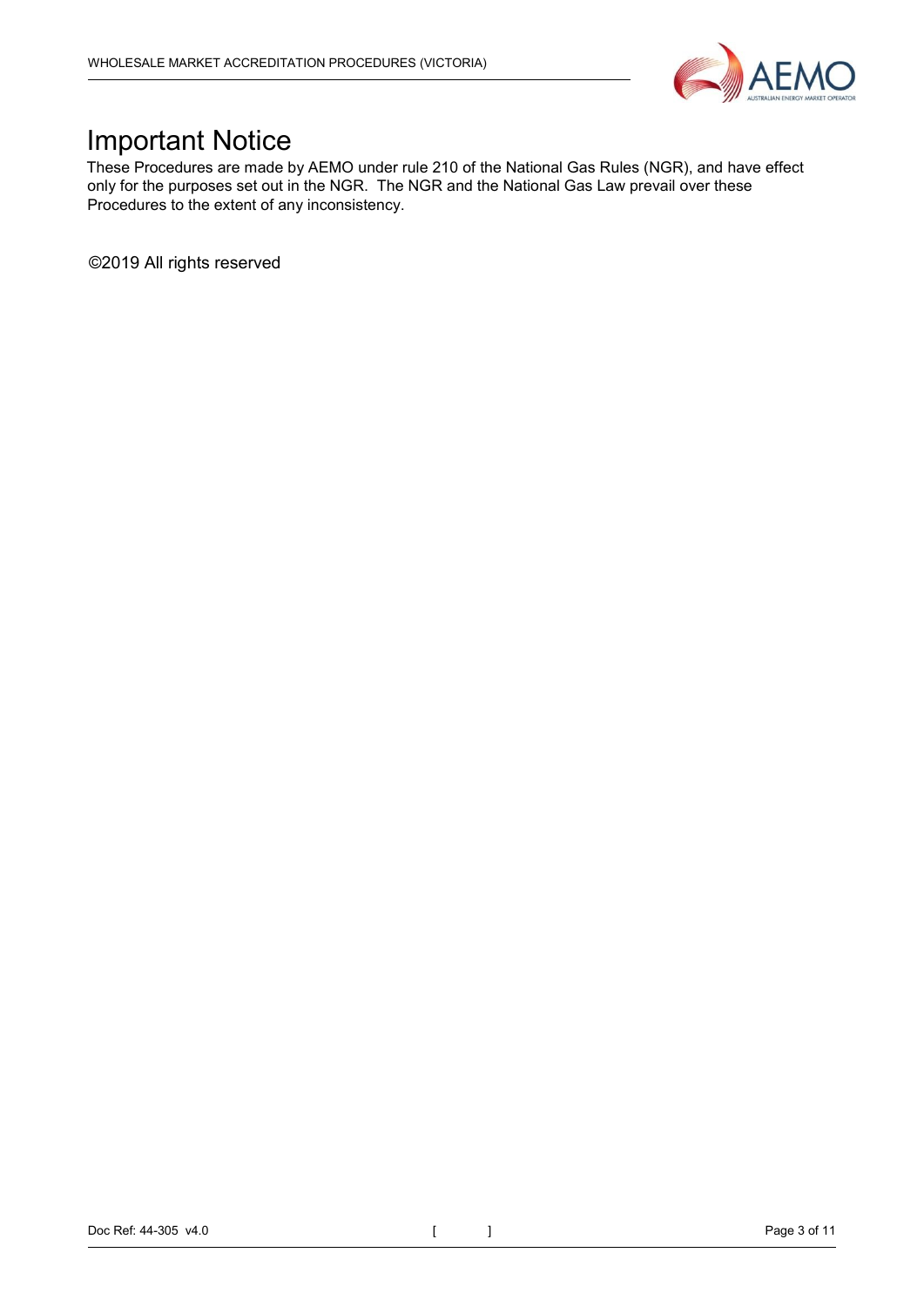

## <span id="page-3-0"></span>**Contents**

<span id="page-3-1"></span>

| 1.2                                                                                         |  |
|---------------------------------------------------------------------------------------------|--|
| 1.3                                                                                         |  |
|                                                                                             |  |
|                                                                                             |  |
| 2.2 Application for accreditation of a controllable quantity for withdrawals                |  |
| 2.2A Deemed Applications for accreditation of a controllable quantity for withdrawals 7     |  |
| 2.3 Application for accreditation of a controllable quantity for injections 7               |  |
| 2.3A Deemed Applications for accreditation of a controllable quantity for injections 8      |  |
| 2.4 Application to fix scheduled injections for a part of a gas day nominated by the Market |  |
|                                                                                             |  |
|                                                                                             |  |
|                                                                                             |  |
|                                                                                             |  |
|                                                                                             |  |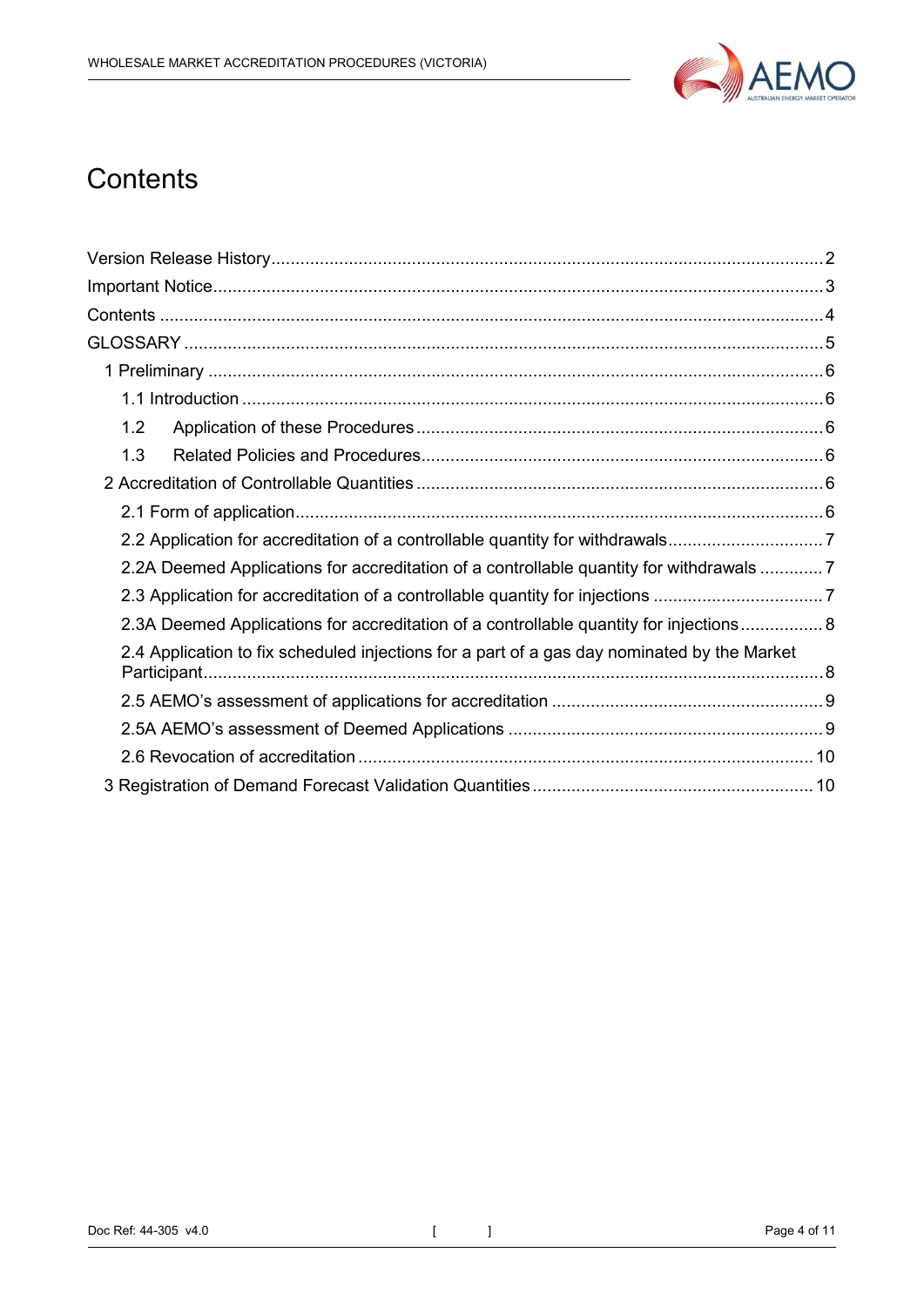

# **GLOSSARY**

- (a) In this document, a word or phrase *in this style* has the same meaning as given to that term in the NGR.
- (b) In this document, capitalised words or phrases or acronyms have the meaning set out opposite those words, phrases, or acronyms in the table below.
- (c) Unless the context otherwise requires, this document will be interpreted in accordance with Schedule 2 of the *National Gas Law*.

| <b>TERM</b>                                        | <b>MEANING</b>                                                                                                                                                                                           |  |
|----------------------------------------------------|----------------------------------------------------------------------------------------------------------------------------------------------------------------------------------------------------------|--|
| Accreditation                                      | Accreditation in accordance with rules $210(1)$ , (4) and (5) of<br>the Rules.                                                                                                                           |  |
| <b>AEMO</b>                                        | Australian Energy Market Operator                                                                                                                                                                        |  |
| Application                                        | Application made by a Market Participant for Accreditation.                                                                                                                                              |  |
| <b>Capacity Transfer and Auction</b><br>Procedures | Has the meaning as defined in the NGL                                                                                                                                                                    |  |
| <b>Deemed Application</b>                          | An application for Accreditation taken to be issued pursuant<br>to clause 9.1 or 20.2 of the Capacity Transfer and Auction<br>Procedures                                                                 |  |
| <b>DWGM</b>                                        | Declared Wholesale Gas Market                                                                                                                                                                            |  |
| <b>DWGM</b> allocation                             | Has the meaning as defined in the Capacity Transfer and<br><b>Auction Procedures</b>                                                                                                                     |  |
| DWGM interface point                               | Has the meaning as defined in Part 24 of the NGR                                                                                                                                                         |  |
| <b>DWGM</b> transfer                               | Has the meaning as defined in the Capacity Transfer and<br><b>Auction Procedures</b>                                                                                                                     |  |
| <b>Facility Operator</b>                           | Has the meaning as defined in Part 24 of the NGR                                                                                                                                                         |  |
| <b>MIRN</b>                                        | <b>Metering Installation Registration Number</b>                                                                                                                                                         |  |
| <b>NGL</b>                                         | <b>National Gas Law</b>                                                                                                                                                                                  |  |
| <b>NGR</b>                                         | <b>National Gas Rules</b>                                                                                                                                                                                |  |
| Nominated DWGM participant                         | Has the meaning as defined in clause 9.1 and 20.2 (as<br>applicable) of the Capacity Transfer and Auction Procedures                                                                                     |  |
| ramp times                                         | The ramp up time and ramp down time of a system<br>withdrawal point or a system injection point, being the time<br>(hours) it takes to change up to and down from the<br>maximum flow rate at that point |  |
| <b>Rules</b>                                       | <b>National Gas Rules</b>                                                                                                                                                                                |  |
|                                                    |                                                                                                                                                                                                          |  |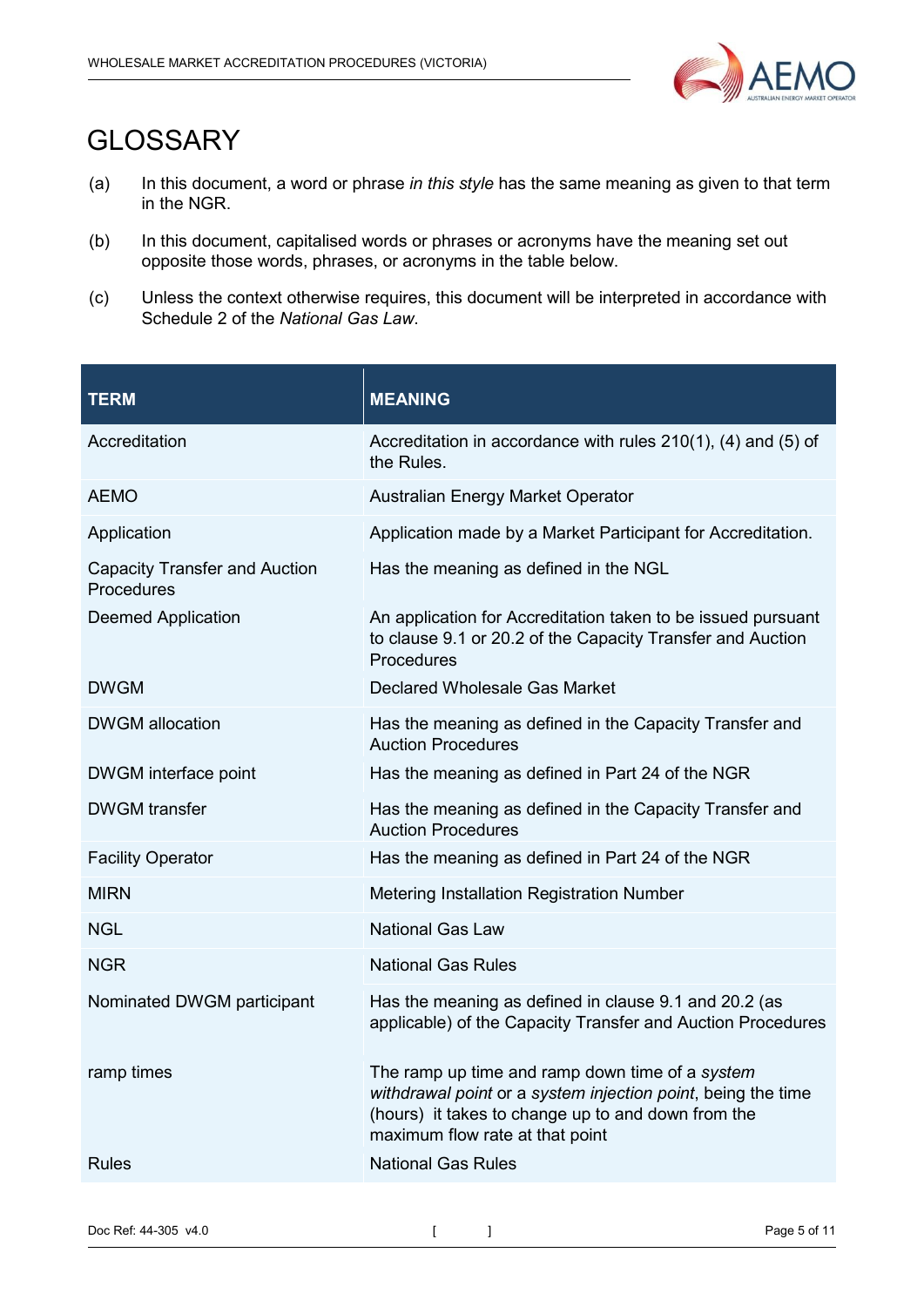

| <b>TMM</b>                     | Transportation and Market Manager application |
|--------------------------------|-----------------------------------------------|
| <b>Transportation Capacity</b> | Has the meaning as defined in the NGL         |

#### <span id="page-5-0"></span>**1 Preliminary**

#### <span id="page-5-1"></span>**1.1 Introduction**

- (a) These are the *accreditation procedures* for the declared wholesale gas market made in accordance with rule 210(8) of the NGR.
- (b) These Procedures may only be amended in accordance with Part 15B of the NGR.

#### <span id="page-5-2"></span>**1.2 Application of these Procedures**

These Procedures govern the accreditation of *controllable quantities* for *Market Participants* who wish to utilise them, as specified in rule 210(1) of the NGR, for the purpose of:

- (a) submitting *withdrawal bids* in respect of a *system withdrawal point*; or
- (b) submitting *injection bids* in respect of a *system injection point*; and
- (c) receiving any *ancillary payments* resulting from the *scheduling* of those *bids*.

Applications for Accreditation under these procedures may also include an application to:

- fix scheduled injections for a part of a gas day nominated by the *Market Participant* at quantities of a previous operating schedule for that gas day for the purposes of rule 210(4) of the NGR; and
- use quantities specified by the *Market Participant* to validate its *demand forecasts* for the purposes of rule 210(5) of the NGR.

Note: A Market Participant can specify controllable quantities, which acting in combination together and with other inputs to the scheduling process, will cause gas to be scheduled in a particular way during the gas day. The aim of this function is to ensure that each Market Participant can reflect operational or contractual restrictions on their ability to supply or consume gas, so that their resultant scheduling instructions are more reflective of the quantities that they are able to inject or withdraw.

#### <span id="page-5-3"></span>**1.3 Related Policies and Procedures**

Policies and procedures related to these Procedures include the:

Wholesale Market Gas Scheduling Procedures (Victoria).

#### <span id="page-5-4"></span>**2 Accreditation of Controllable Quantities**

#### <span id="page-5-5"></span>**2.1 Form of application**

A *Market Participant* may apply for accreditation of a *controllable quantity* by lodging with AEMO a completed "Application for Accreditation of Controllable Quantities (Injections/Withdrawals)". The current application form must be downloaded from AEMO's website.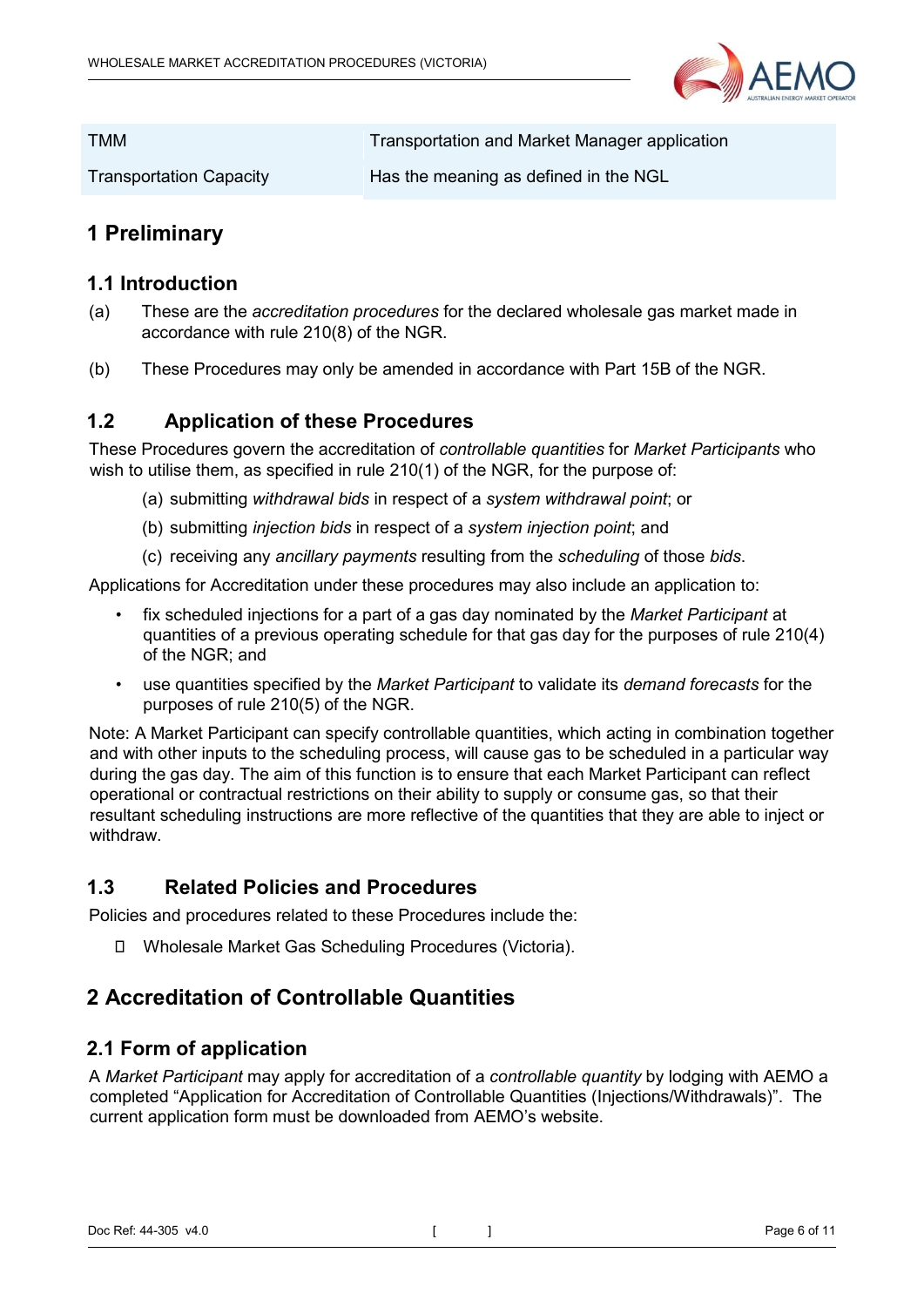

#### <span id="page-6-0"></span>**2.2 Application for accreditation of a controllable quantity for withdrawals**

An application for accreditation of a *controllable quantity* for *withdrawal bids* must specify, in addition to the requirements of rule 210(2), the following information:

- (a) the name and contact details of the *Market Participant*;
- (b) the Metering Installation Registration Number (MIRN) and address of the *system withdrawal point*; and
- (c) timing and any other contractual constraints on the *Market Participant's* ability to respond to AEMO's *scheduling instructions*.

AEMO will acknowledge the receipt of each application by return email. If an acknowledgement of receipt is not received in a reasonable time period, *Market Participants* should contact AEMO Helpdesk.

#### <span id="page-6-1"></span>**2.2A Deemed Applications for accreditation of a controllable quantity for withdrawals**

If a Nominated DWGM participant has a *controllable quantity* for *withdrawal bids* accredited at a *system withdrawal point* that is a DWGM interface point, pursuant to clauses 9.1 and 20.2 of the Capacity Transfer and Auction Procedures, the Nominated DWGM participant is taken to have issued a Deemed Application for that *controllable quantity* as follows:

- a revised Application for Accreditation for that *controllable quantity*;
- to increase or decrease the *maximum hourly quantity* to reflect the corresponding Transportation Capacity increase or decrease for each *gas day* confirmed for the DWGM transfer or the increase confirmed for the DWGM allocation, as applicable;
- for the period of the Transportation Capacity sold or purchased pursuant to the DWGM transfer or the DWGM allocation, as applicable;
- otherwise, the Deemed Application will be taken to specify the same information for the *controllable quantity* as is registered for the *controllable quantity* at the time of the Deemed Application.

AEMO may rely on the information provided by the Facility Operator for the DWGM transfer or DWGM allocation for the purpose of the Deemed Application and does not have to notify the Nominated DWGM participant of the Deemed Application.

#### <span id="page-6-2"></span>**2.3 Application for accreditation of a controllable quantity for injections**

An application for accreditation of a *controllable quantity* for *injection bids* must specify, in addition to the requirements of rule 210(3), the following information:

- (a) the name and contact details of the *Market Participant*;
- (b) the Metering Installation Registration Number (MIRN) and address of the *system injection point*; and
- (c) Timing and any other contractual constraints on the *Market Participant's* ability to respond to AEMO's *scheduling instructions*.

AEMO will acknowledge the receipt of each application by return email. If an acknowledgement of receipt is not received in a reasonable time period, *Market Participants* should contact AEMO Helpdesk.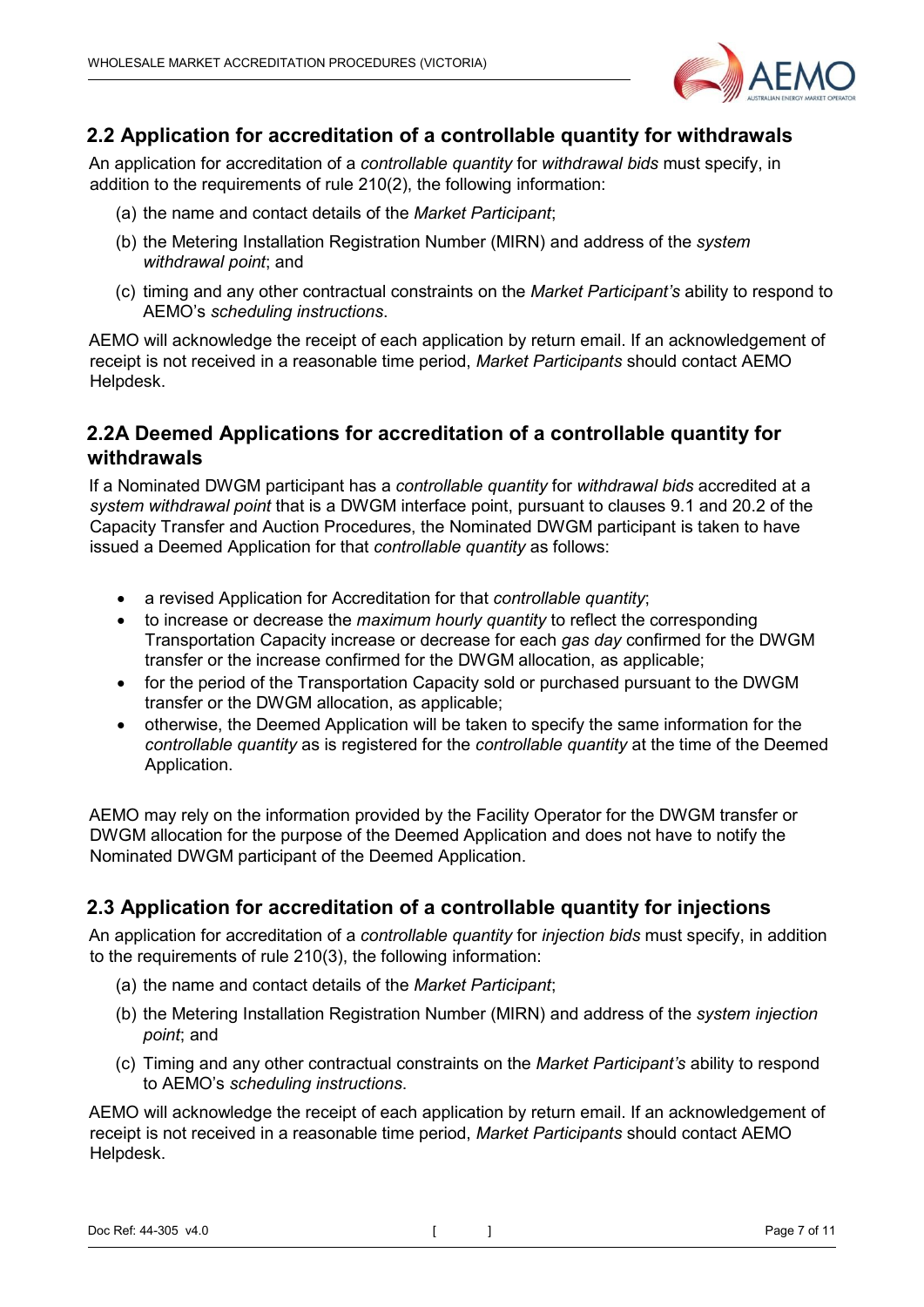

#### <span id="page-7-0"></span>**2.3A Deemed Applications for accreditation of a controllable quantity for injections**

If a Nominated DWGM participant has a *controllable quantity* for *injection bids* accredited at a *system injection point* that is a DWGM interface point, pursuant to clauses 9.1 and 20.2 of the Capacity Transfer and Auction Procedures, the Nominated DWGM participant is taken to have issued a Deemed Application for that *controllable quantity* as follows:

- a revised Application for Accreditation for that *controllable quantity*;
- to increase or decrease the *maximum hourly quantity* to reflect the corresponding Transportation Capacity increase or decrease for each *gas day* confirmed for the DWGM transfer or the increase confirmed for the DWGM allocation, as applicable;
- for the period of the Transportation Capacity sold or purchased pursuant to the DWGM transfer or the DWGM allocation, as applicable;
- otherwise, the Deemed Application will be taken to specify the same information for the *controllable quantity* as is registered for the *controllable quantity* at the time of the Deemed Application.

AEMO may rely on the information provided by the Facility Operator for the DWGM transfer or DWGM allocation for the purpose of the Deemed Application and does not have to notify the Nominated DWGM participant of the Deemed Application.

#### <span id="page-7-1"></span>**2.4 Application to fix scheduled injections for a part of a gas day nominated by the Market Participant**

An application for accreditation of a *controllable quantity* for *injection bids* may specify a fixed schedule injection for a part of a gas day nominated by the participant as allowed by Rule 210(4).

Available options for schedule restrictions pursuant to rule 210(4) of the Rules are:

- 10AMOS-1 Day ahead operating schedule published before 10AM
- 4PMOS-1 Day ahead operating schedule published before 4PM
- LAOS-1 The last approved day-ahead operating schedule published
- LHQOS+1 The last hour quantity from the last approved operating schedule for previous gas day

Note: Initial injection and withdrawal rates are specified at the start of each operating schedule. These options apply to both the operating schedule and the pricing schedule:

- Beginning of day injection and withdrawal rates will, as a default, be based on the end conditions of the last published operating schedule from the previous day. However, a Market Participant may accredit alternative starting conditions, such as the initial day-ahead scheduled quantity for that gas day, where this provides a better representation of the contractual arrangements of a facility.
- Rescheduled injection and withdrawal rates are based on the conditions at the end of the preceding hour in the last published operating schedule.

While the market timeline is always in Eastern Standard Time, controllable quantities may be adjusted in accordance with summer time to allow for supply contracts that move to daylight saving time.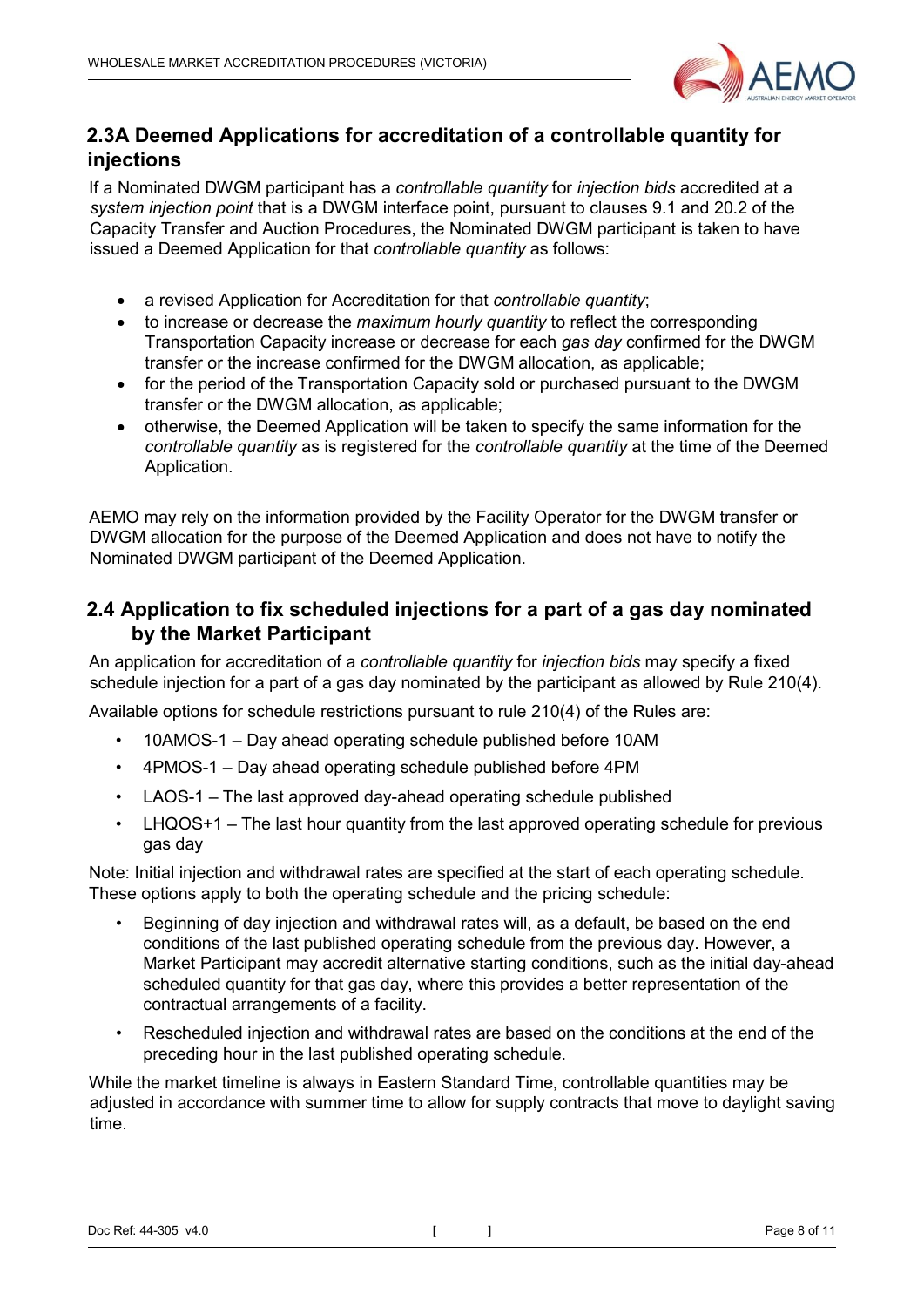

#### <span id="page-8-0"></span>**2.5 AEMO's assessment of applications for accreditation**

AEMO will assess each application for accreditation of a *controllable quantity* against the requirements of rule 210(7) of the NGR.

AEMO may require a *Market Participant* to provide any additional information reasonably required to demonstrate that the *Market Participant* meets the requirements of rule 210(7).

Except for Deemed Applications, AEMO will notify the *Market Participant* of the outcome of an application, including the effective date of accreditation if applicable, within:

- within 5 business days of receipt of an initial application.
- within 3 business days of receipt of a revised application.

The effective date of the accreditation of a *controllable quantity* will be no earlier than 4 gas days after AEMO notifies the Market Participant of the outcome of the application.

Note: Once accredited (through an initial Accreditation application), the controllable quantities are standing data which is used as an input to produce operating schedules and pricing schedules. Controllable quantities data may only be changed by a further application by the Market Participant for Accreditation (a revised Accreditation application). Controllable quantities data is confidential to the Market Participant involved and will only be disclosed with the written consent of the Market Participant.

#### <span id="page-8-1"></span>**2.5A AEMO's assessment of Deemed Applications**

If a Nominated DWGM participant is taken to have issued a Deemed Application:

- the requirements of rule 210(7) of the NGR will be taken to have been meet based on the information provided by the Facility Operator for the DWGM transfer or DWGM allocation, as applicable; and
- subject to this section, AEMO will accredit the *controllable quantity* for each *gas day* confirmed for the DWGM transfer or the increase confirmed for the DWGM allocation, as applicable by increasing or decreasing the *maximum hourly quantity* and ramp times for that *controllable quantity* in accordance with AEMO's standard practices to reflect the corresponding Transportation Capacity increase or decrease.

The increase or decrease of the *maximum hourly quantity* and ramp times will be for the period of the Transportation Capacity sold or purchased pursuant to the DWGM transfer or the DWGM allocation, as applicable, as confirmed by Facility Operator.

After the period of the Transportation Capacity sold or purchased pursuant to the DWGM transfer or the DWGM allocation, the *maximum hourly quantity* and ramp times accredited for the *controllable quantity* will automatically revert to the *maximum hourly quantity* and ramp times accredited immediately before the DWGM transfer or the DWGM allocation, subject to any further Applications or Deemed Application(s).

If the Nominated DWGM participant's *maximum hourly quantity* for that *controllable quantity* at that DWGM interface point would reduce to less than zero for any *gas day* as a result of a Deemed Application, the *maximum hourly quantity* will reduce to zero for that *gas day*.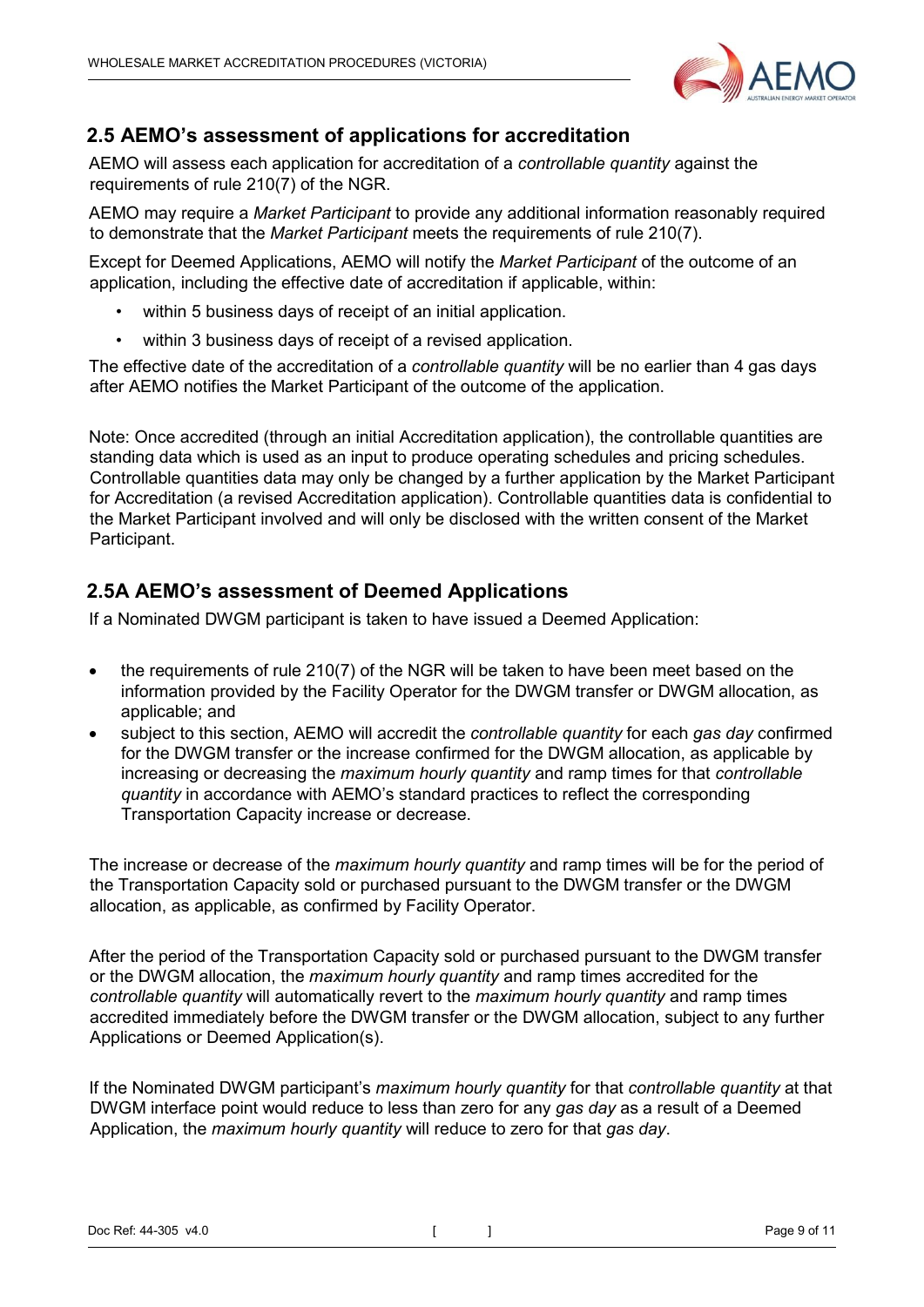

If the Nominated DWGM participant's *maximum hourly quantity* for that *controllable quantity* at that DWGM interface point is null for any *gas day*, it will remain null for that *gas day* notwithstanding the DWGM transfer or DWGM allocation.

AEMO does not have to notify the Nominated DWGM participant of the accreditation of the increase or decrease of the *maximum hourly quantity* or ramp times as a result of a Deemed Application.

Note: Although DWGM transfers may be for a period greater than 3 *gas days*, INT118 report (which provides details of the accreditations that AEMO has recorded) only records changes to accreditations from DWGM transfers for the current *gas day* and for the next 2 *gas days*.

#### <span id="page-9-0"></span>**2.6 Revocation of accreditation**

AEMO may revoke the accreditation of a *controllable quantity* by written notice to the relevant *Market Participant* specifying the effective date of the revocation, in the following circumstances:

- (a) if requested or agreed by the Market Participant in writing;
- (b) if AEMO reasonably considers that the requirements of rule 210(7) of the NGR are no longer met in respect of that *controllable quantity*, provided that:
	- (i) AEMO has notified the *Market Participant* in writing of its intention to revoke the accreditation, specifying why AEMO considers that the requirements of rule 210(7) are no longer met;
	- (ii) AEMO has allowed a period of not less than 10 business days (to be specified in the notice) for the *Market Participant* to demonstrate that those requirements continue to be met; and
	- (iii) within the specified period, or a longer period allowed by AEMO at its discretion, the *Market Participant* has failed to demonstrate to AEMO's reasonable satisfaction that those requirements continue to be met.

#### <span id="page-9-1"></span>**3 Registration of Demand Forecast Validation Quantities**

A *Market Participant* may specify quantities to be used by AEMO for validation purposes under rule 210(5) of the NGR by lodging with AEMO a completed "Application for Registration of Demand Forecast Validation Quantities", available on AEMO's website. The application must include the following information:

- (a) the contact details of the *Market Participant*.
- (b) the period for which the specified quantities are valid.
- (c) the *demand forecast* validation quantities, by MIRN or on a non-site specific basis, for withdrawals from the declared transmission system.

*Market Participants* are required to ensure the *demand forecast* validation quantities provided to AEMO are accurate. AEMO is not responsible for verifying any quantity specified by a *Market Participant* under this section.

AEMO will acknowledge the receipt of each application by return email. If an acknowledgement of receipt is not received in a reasonable time period, *Market Participants* should contact AEMO Helpdesk.

AEMO will notify the *Market Participant* of the outcome of an application, including the effective date if applicable, within